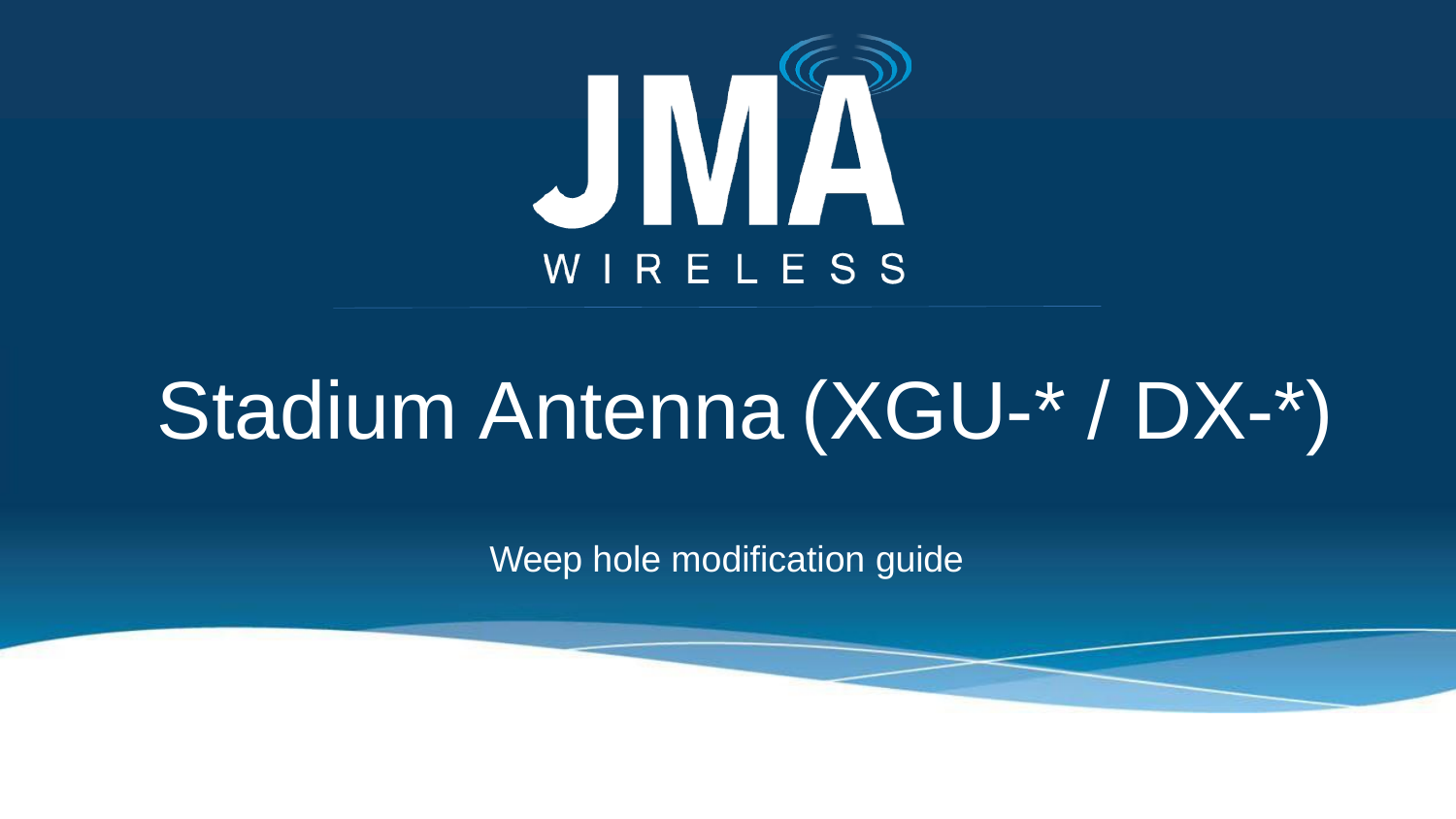## Overview of weep hole additions

- To help create new weep holes on JMA stadium antennas (XGU-\* and DX-\* models), this guide was created for alterations made directly in the field.
- Because there are many potential tilt and install angles, this guide allows for on-the-spot judgments to be made about where the ideal placement for new weep holes may be – this guide will help avoid damage to the antenna itself while drilling new holes.
- This guide includes:
	- 1) A guideline of key parameters for drilling new weep holes into the stadium antennas, including widths for new holes, clearance for drill depth, etc.
	- 2) A drawing of the front of the stadium antenna, showing what areas on the radome should be avoided when drilling, since elements of the antenna could be damaged.

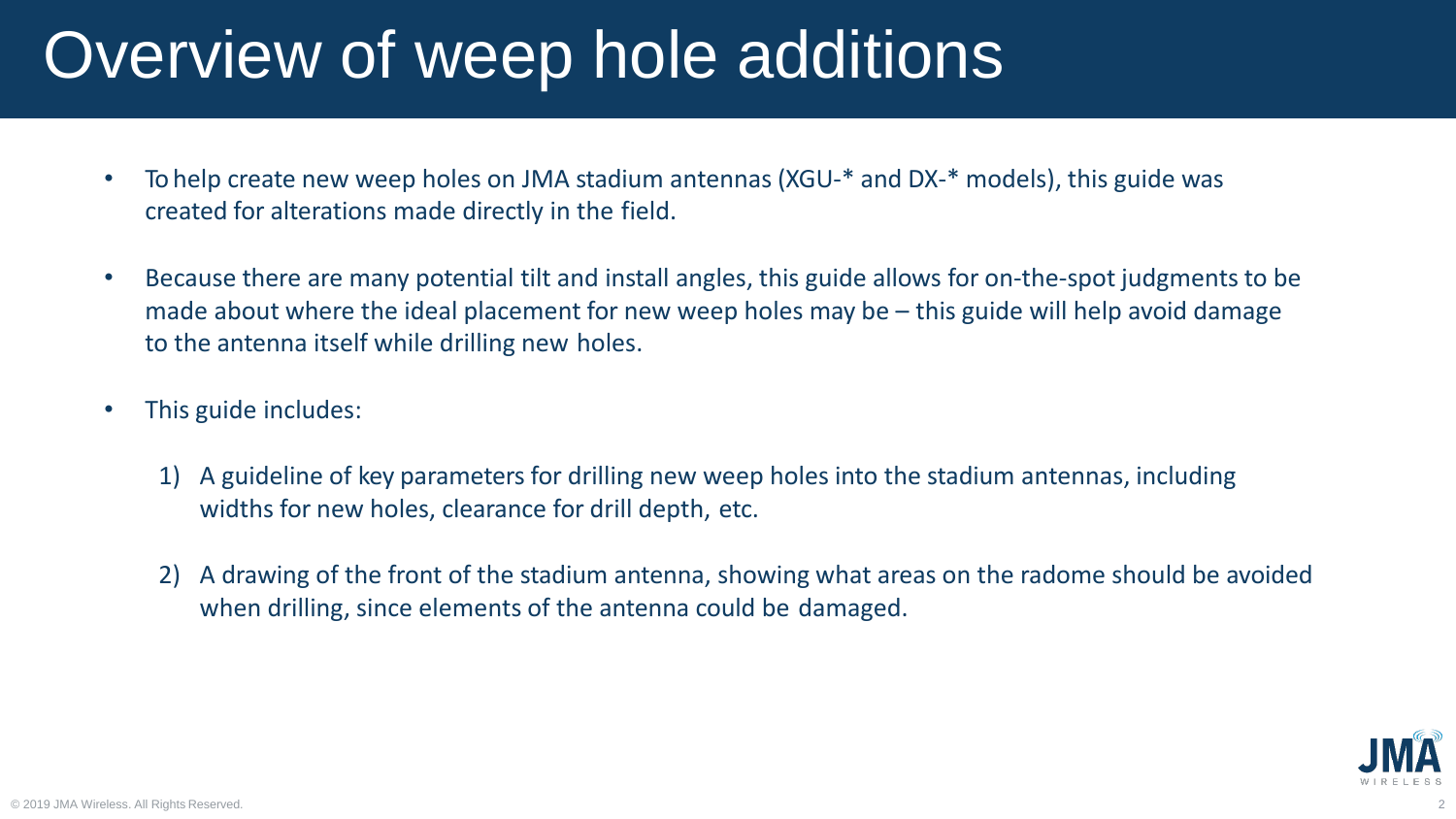# Key details for drilling weep holes

|                         |                        | <b>Notes</b>                                                                                                      |
|-------------------------|------------------------|-------------------------------------------------------------------------------------------------------------------|
| <b>Hole diameter</b>    |                        | Hole should be created using single drill with a 1/8" bit.                                                        |
| # of weep holes         |                        | Minimum of 4 weep holes nearest to the low point as possible                                                      |
| <b>Drill depth</b>      |                        | Drill has to go only ¼" deep; drill a complete hole in the Radome (the Radome is only .100" thick).               |
| <b>Re-sealing holes</b> |                        | Recommended to use outdoor Silicone to seal the existing weep holes that will not be needed.                      |
| Considerations          | Hard stop              | Setting a 1/4" hard stop on the drill bit is encouraged to limit risk of over-drilling.                           |
|                         | <b>Danger</b><br>zones | If it is required to drill in highlighted danger zones, the maximum clearance is $\frac{1}{4}$ .                  |
|                         | Side of<br>radome      | There are no danger zones if drilling from side of radome, but drilling should be limited to 1/4" to reduce risk. |

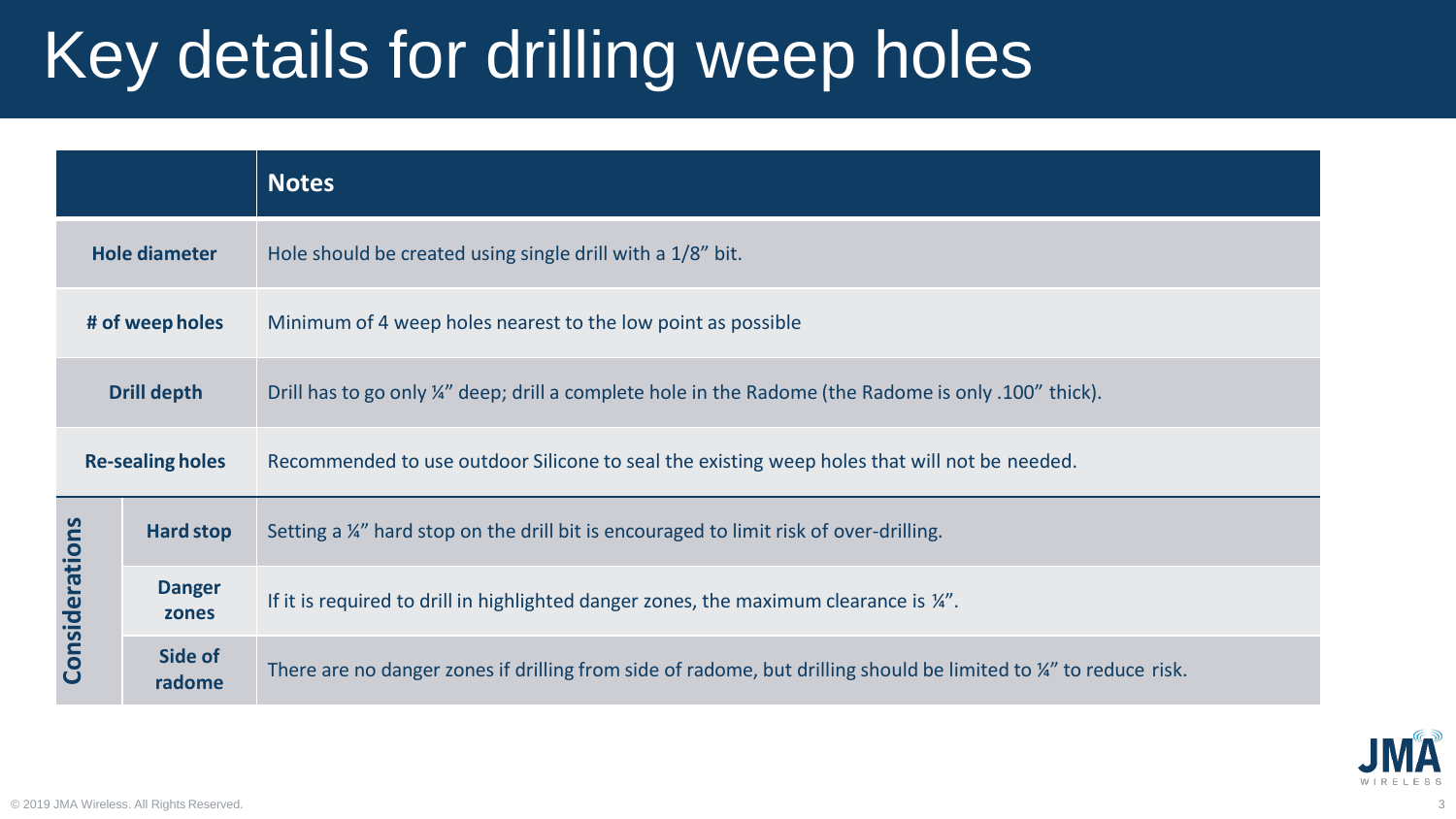# Stadium antenna guide table of contents

| <b>Model number</b>  | Page           |
|----------------------|----------------|
| <b>XGU-165-I</b>     | 5              |
| XGU-FRO-124-I        | 6              |
| XGU-FRO-128-I        | $\overline{7}$ |
| XGU-FRO-130-I        | 8              |
| <b>XGU-FRO-230-I</b> | 9              |
| <b>XGU-465-I</b>     | 10             |
| <b>DX10FRO260</b>    | 11             |
| <b>DX12FRO260</b>    | 12             |

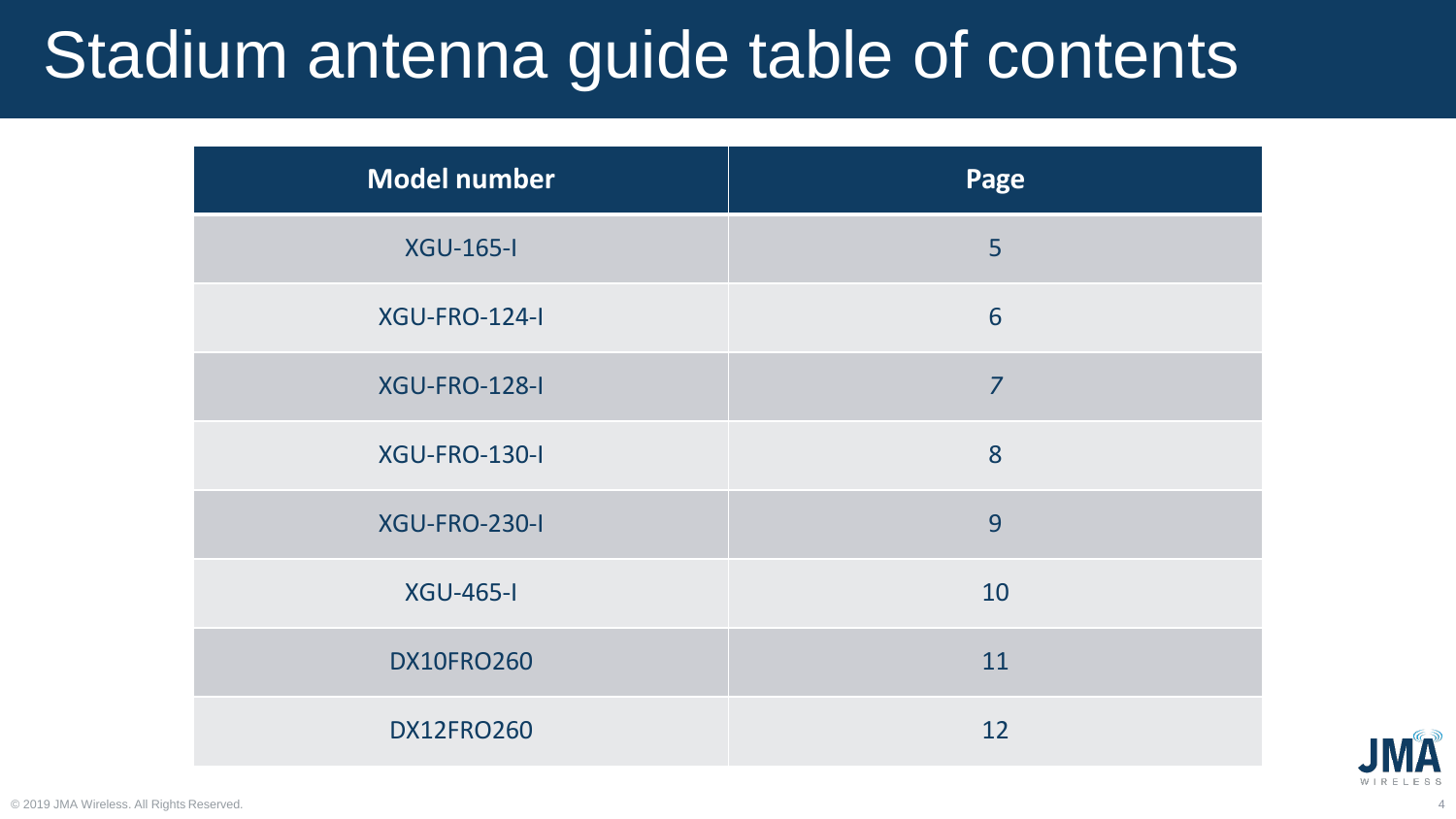## XGU-165-I weep hole modifications

### **Top of antenna**



**Top of antenna**



**Mounting Studs** 

### **Danger zones for drilling – showing front of radome Danger zones for drilling – showing front of radome**

**Top of antenna**



**Danger zone**– Advised tonot drill within these borders

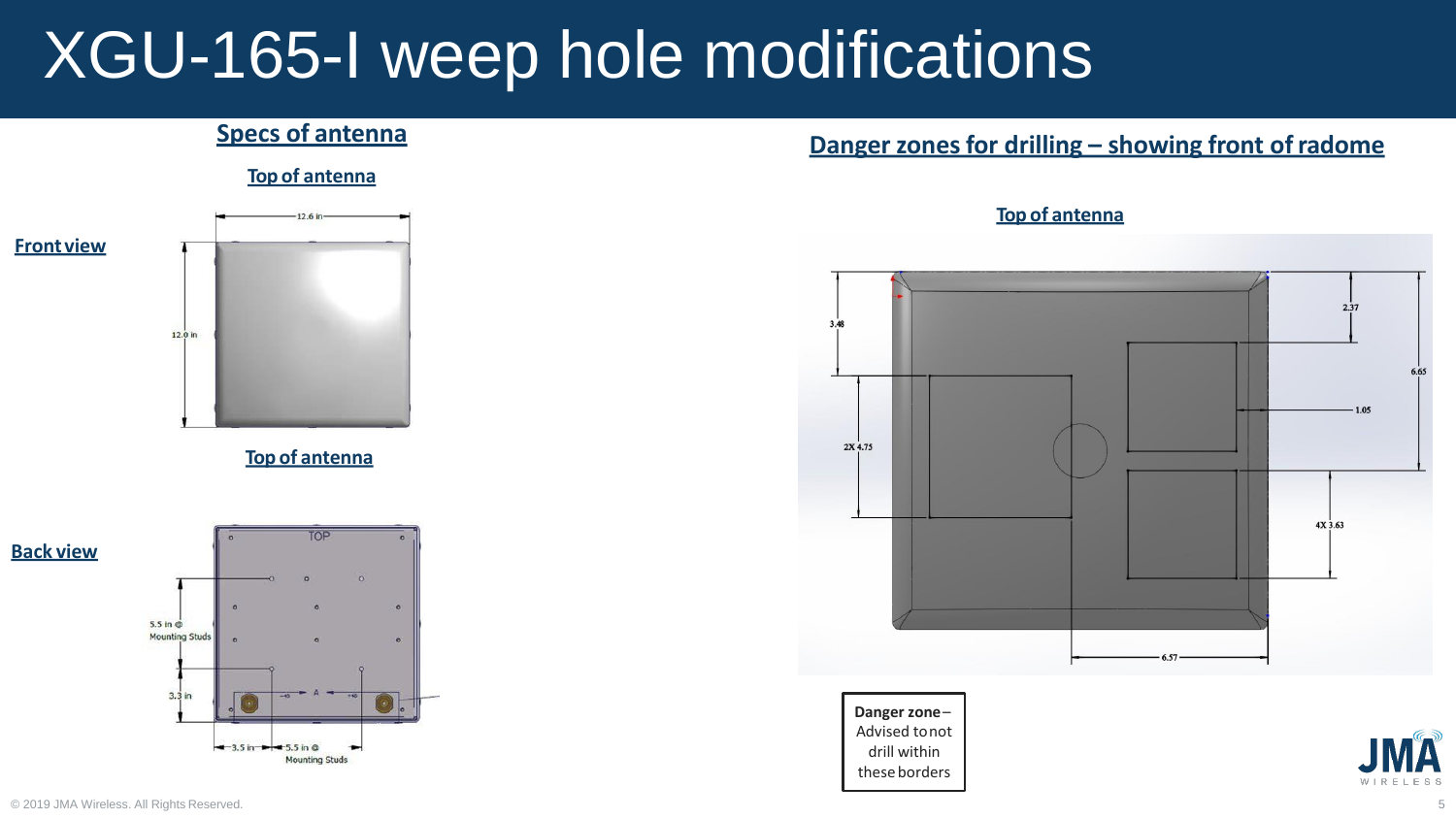# XGU-FRO-124-I weep hole modifications

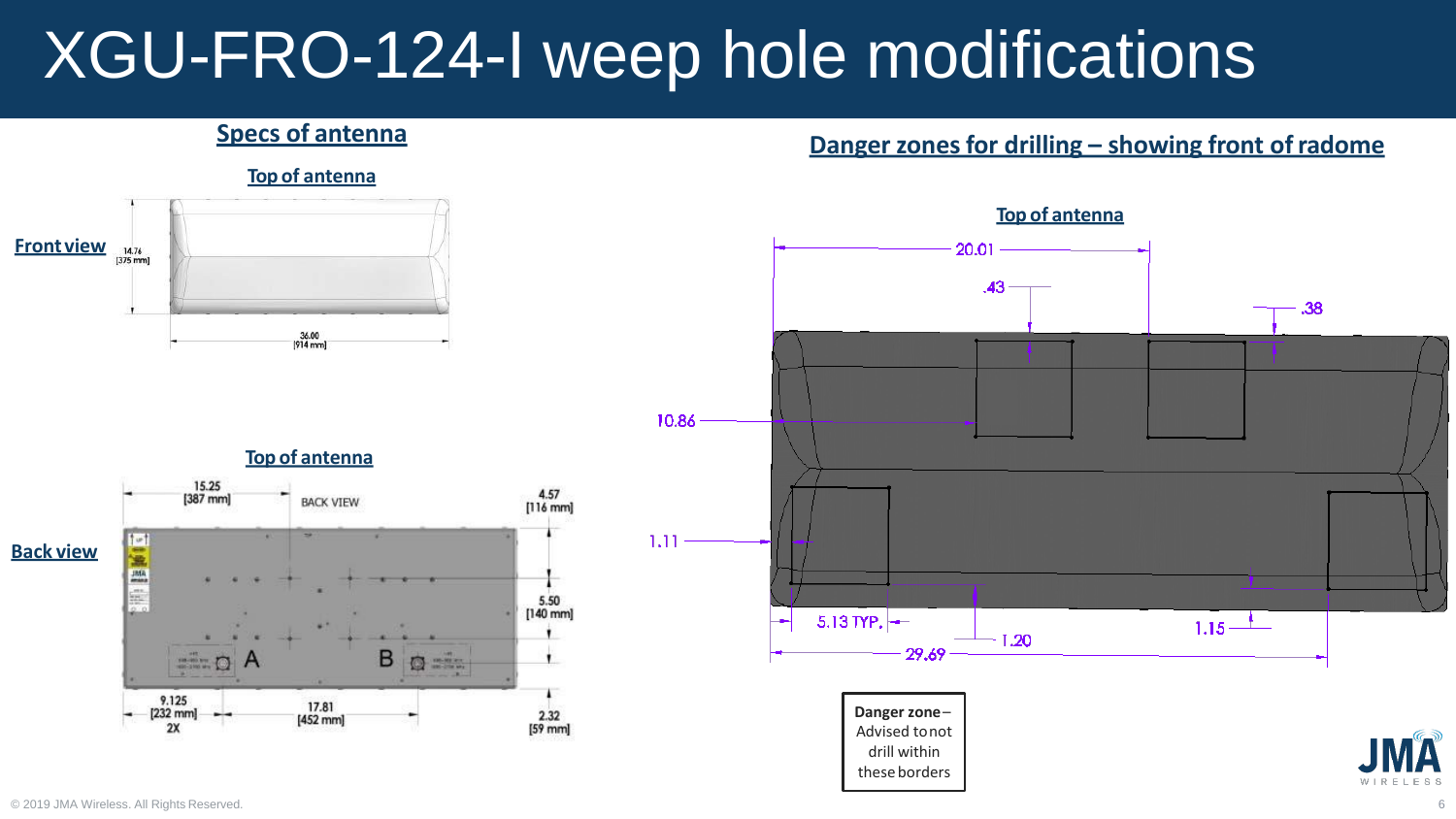# XGU-FRO-128-I weep hole modifications

drill within these borders

### **Specs of antenna Top of antenna Front view** 14.6 in  $[372$  mm] 24.3 in  $[616$  mm] **Top of antenna** 1/4"-12 SS MOUNTING STUDS (4 PLCS)  $9.4 \text{ in}$  [238 mm]  $5.5$  in<br>[140 mm]



### **Danger zones for drilling – showing front of radome**



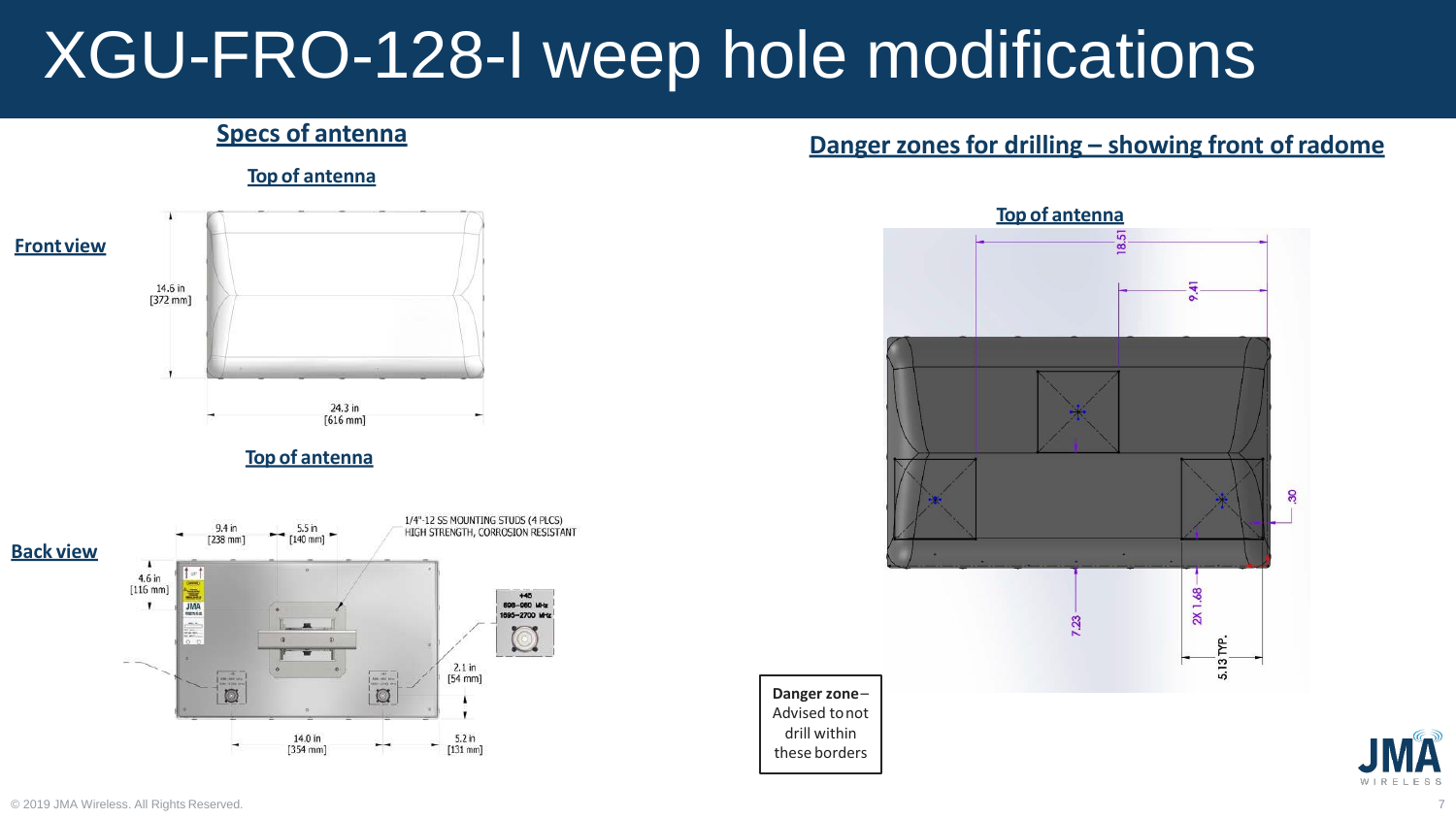# XGU-FRO-130-I weep hole modifications

**Top of antenna**





### **Danger zones for drilling – showing front of radome Danger zones for drilling – showing front of radome**

### **Top of antenna**



**Danger zone**– Advised tonot drill within these borders

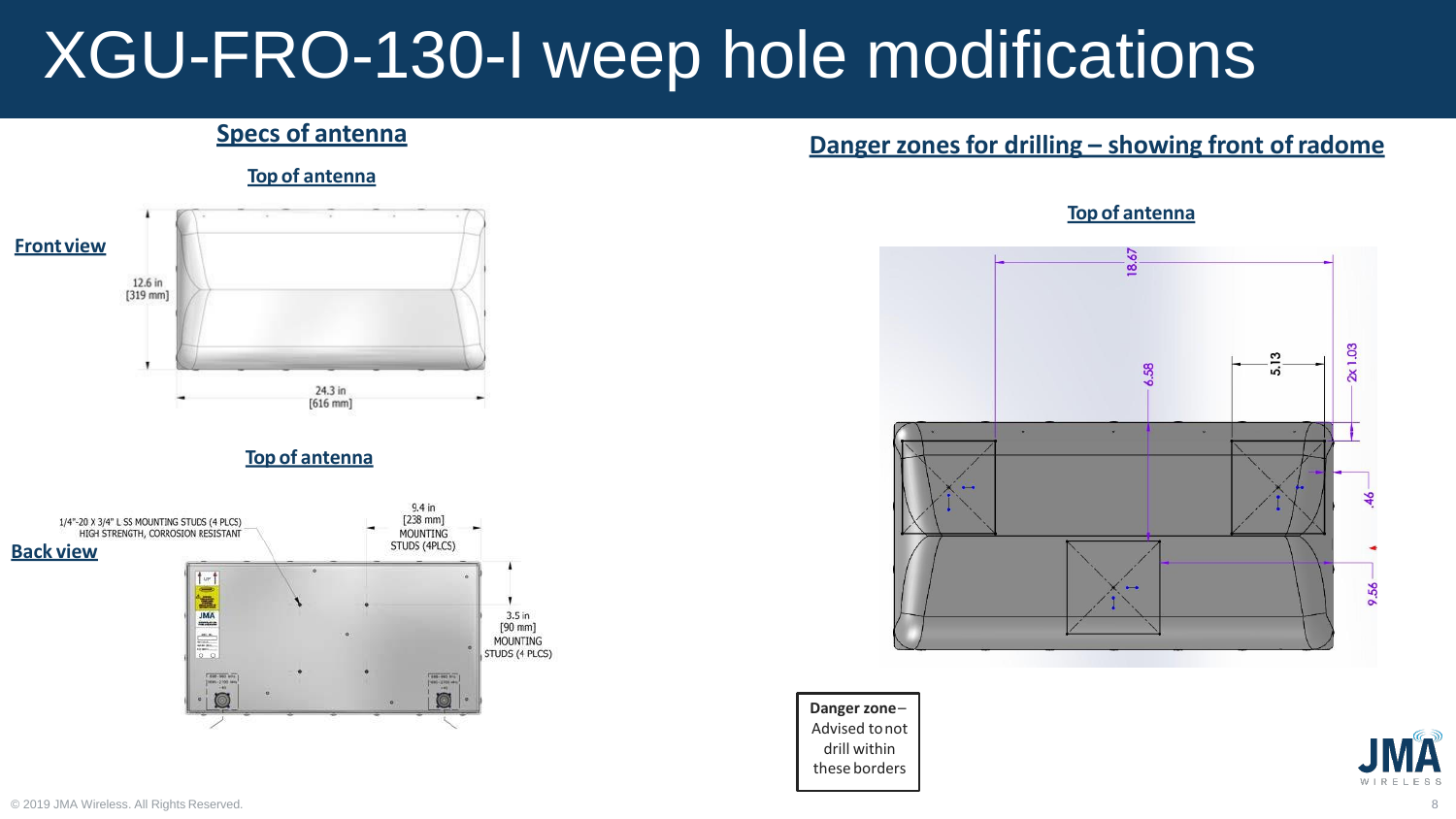# XGU-FRO-230-I weep hole modifications



### **Danger zones for drilling – showing front of radome Danger zones for drilling – showing front of radome**

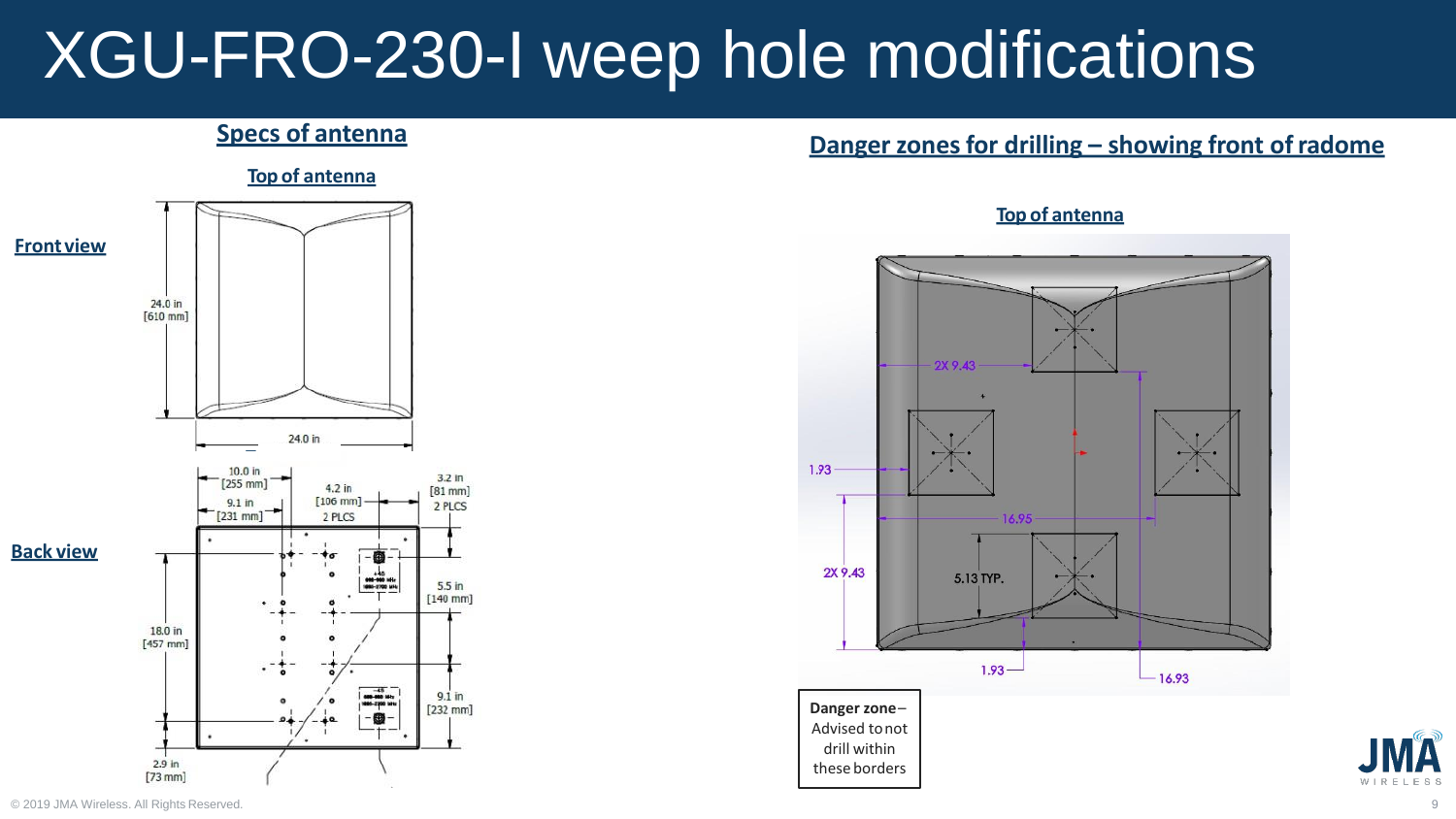## XGU-465-I weep hole modifications

**Top of antenna**



### **Danger zones for drilling – showing front of radome Specs of antenna**



**Top of antenna**

**Danger zone**– Advised tonot drill within these borders

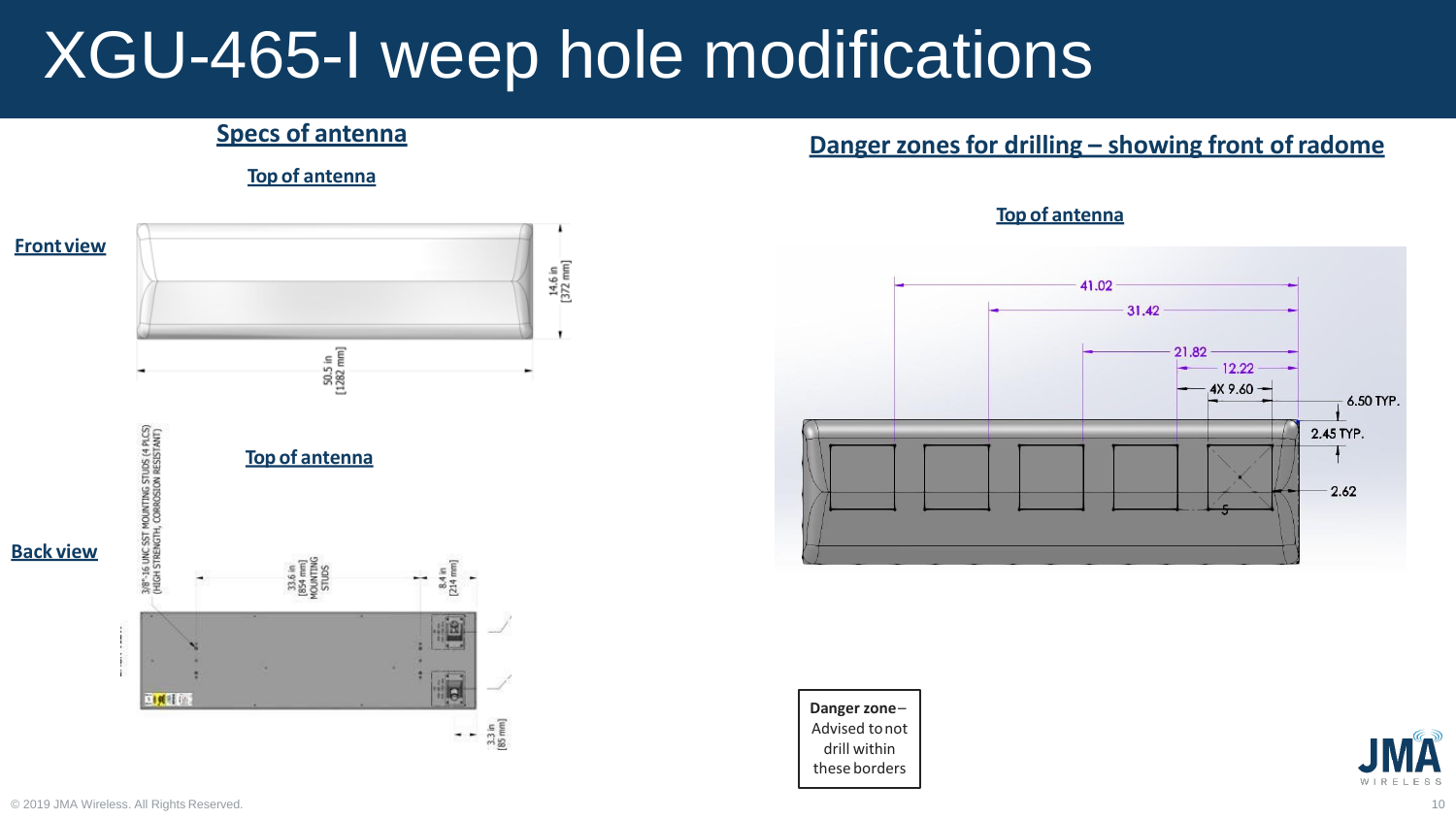## DX10FRO260 weep hole modifications

### **Danger zones for drilling – showing front of radome Danger zones for drilling – showing front of radome**

**Top of antenna**



### **Top of antenna**